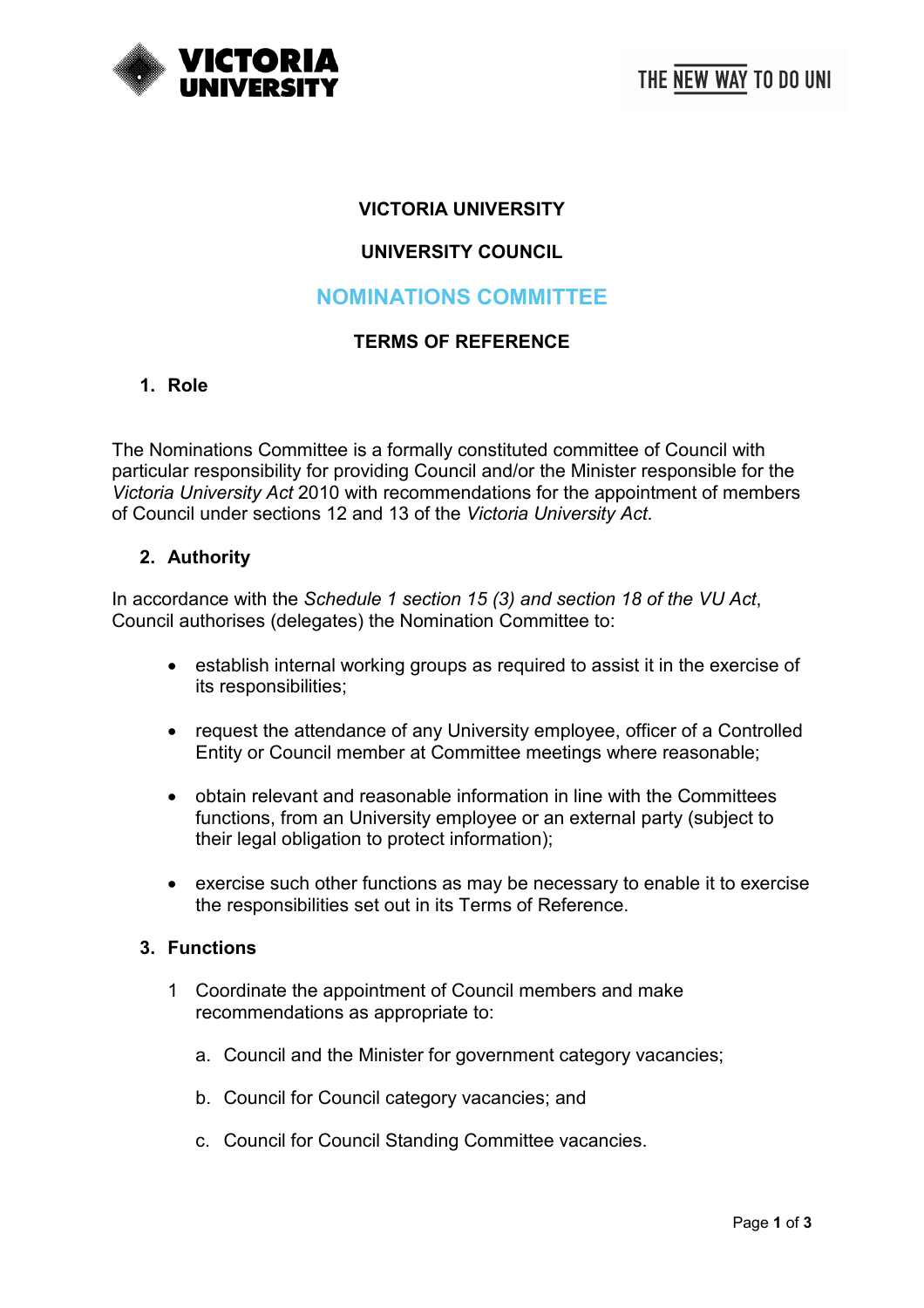

- 2 Make recommendations to Council for appointments to the Boards of Directors of subsidiary entities.
- 3 In making recommendations for appointments, the Committee will consider the requirements within the Victoria University Act 2010 and fit and proper person requirements together with achieving an appropriate mix of qualities, knowledge, skills and expertise, and diversity and equity considerations.
- 4 Oversee the Council Induction Program and the annual Professional Development Program*.*
- 5 Maintain oversight of the implementation of Council policies and procedures that relate to the working of the Nominations Committee and make recommendations for changes as necessary.
- 6 Review and report annually to Council on its own performance.

## **4. Membership**

- 1 The Committee will have the following membership:
	- the Chancellor, as Chair
	- the/a Deputy Chancellor, as Deputy Chair
	- the Vice-Chancellor, and
	- three members of Council appointed by the Chancellor.
- 2 External members must be 'fit and proper persons' as determined by *The Tertiary Education Quality and Standards Agency Fit and Proper Person Determination 2018,* the *Education Services for Overseas Students*  (ESOS) Act 2000;and as required by the University's probity processes.

### **5. Meetings**

- 1 The Committee will meet as required on dates to be determined by the Chair.
- 2 The Chair is required to call a meeting if asked to do so by the Council.

### **6. Conflict of Interest**

Where relevant, members must declare real or perceived conflicts of interests in the appropriate form and according to the *Conduct of Council Business and Standing Orders Procedure.*